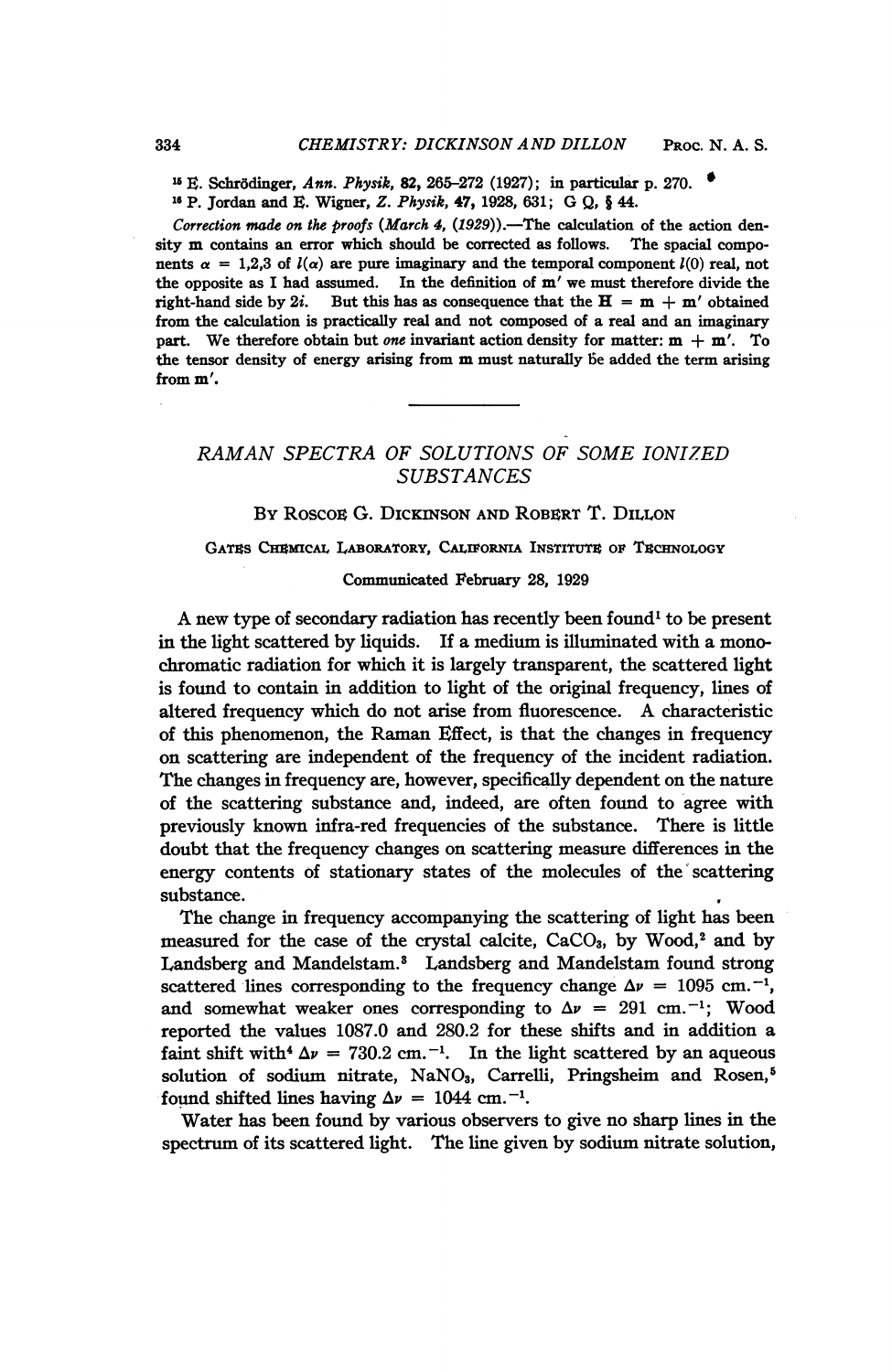and also present in the spectrum<sup>5</sup> from nitric acid solution, is presumably to be attributed to the nitrate ion. The close agreement between the strongest lines of the Raman spectra of calcite and of sodium nitrate solution might be entirely fortuitous; however, the supposed similarity in the electronic structures of carbonate ion,  $CO_3^-$ , and nitrate ion,  $NO_3^-$ , as well as the similarity of these ions in masses and size, suggest that this is not the case.

In order to obtain more satisfactorily comparable data we have photographed the spectrum of the radiation scattered by an aqueous solution of potassium carbonate.  $K_2CO_3$ . The liquid was contained in a waterjacketed glass tube, and was strongly illuminated by a mercury arc, both tube and arc being placed within a cylinder nickeled on the inside. Two different spectrographs were employed-a Hilger type E2 quartz instrument and a glass instrument of lower dispersion but greater speed. The frequencies of the shifted lines were evaluated with the aid of copper arc

|                                                        |                                     | TABLE 1                                        |                                                          |                                                  |
|--------------------------------------------------------|-------------------------------------|------------------------------------------------|----------------------------------------------------------|--------------------------------------------------|
|                                                        |                                     | RAMAN SPECTRA FROM NaCIO <sub>3</sub> SOLUTION |                                                          |                                                  |
| <b>FREOUENCY OF</b><br><b>SHIFTED LINE</b><br>$CM. -1$ | INTENSITY OF<br><b>SHIFTED LINE</b> | WAVE-LENGTH OF<br><b>EXCITING LINE</b>         | <b>FREOUENCY OF</b><br><b>EXCITING LINE.</b><br>$CM. -1$ | <b>FREOUENCY</b><br>CHANGE.<br>CM. <sup>-1</sup> |
| 24226                                                  | Medium                              | 4046.6                                         | 24705                                                    | 479                                              |
| 22460                                                  | Medium                              | 4358.3                                         | 22938                                                    | 478                                              |
| 24092                                                  | Weak                                | 4046.6                                         | 24705                                                    | 613                                              |
| 22330                                                  | Weak                                | 4358.3                                         | 22938                                                    | 608                                              |
| 23772                                                  | Strong                              | 4046.6                                         | 24705                                                    | 933                                              |
| 22582                                                  | Weak                                | 4077.8                                         | 24516                                                    | 934                                              |
| 22008                                                  | Strong                              | 4358.3                                         | 22938                                                    | 930                                              |

lines recorded on the same plate. With potassium carbonate solution shifted lines corresponding to  $\Delta \nu = 1063$  cm.<sup>-1</sup> were readily obtained; weaker lines, if present, would probably have been obliterated by the continuous background which we have thus far been unable to eliminate in the case of this solution. On the other hand, with sodium nitrate solution not only a strong shift with  $\Delta v = 1050$  but also a weaker shift with  $\Delta \nu = 717$  cm.<sup>-1</sup> was found.

We have also photographed Raman spectra from solutions containing the ions  $ClO_3^-$ ,  $BrO_3^-$ ,  $IO_3^-$ ,  $SO_3^-$ , and  $HCO_3^-$ , as well as from solutions containing  $SO_4^-$ , and  $ClO_4^-$ . As regards the fainter lines of the spectra, our measurements are probably incomplete. However, since considerable time will probably be consumed before the continuous background can in all cases be suppressed, it has seemed desirable to call attention to the unexpected regularity of at least the strong lines of the spectra of all of these solutions.

Details of the assignment of exciting lines to the shifted lines are given in table 1 for the sample case of  $NaClO<sub>3</sub>$  solution. The magnitudes of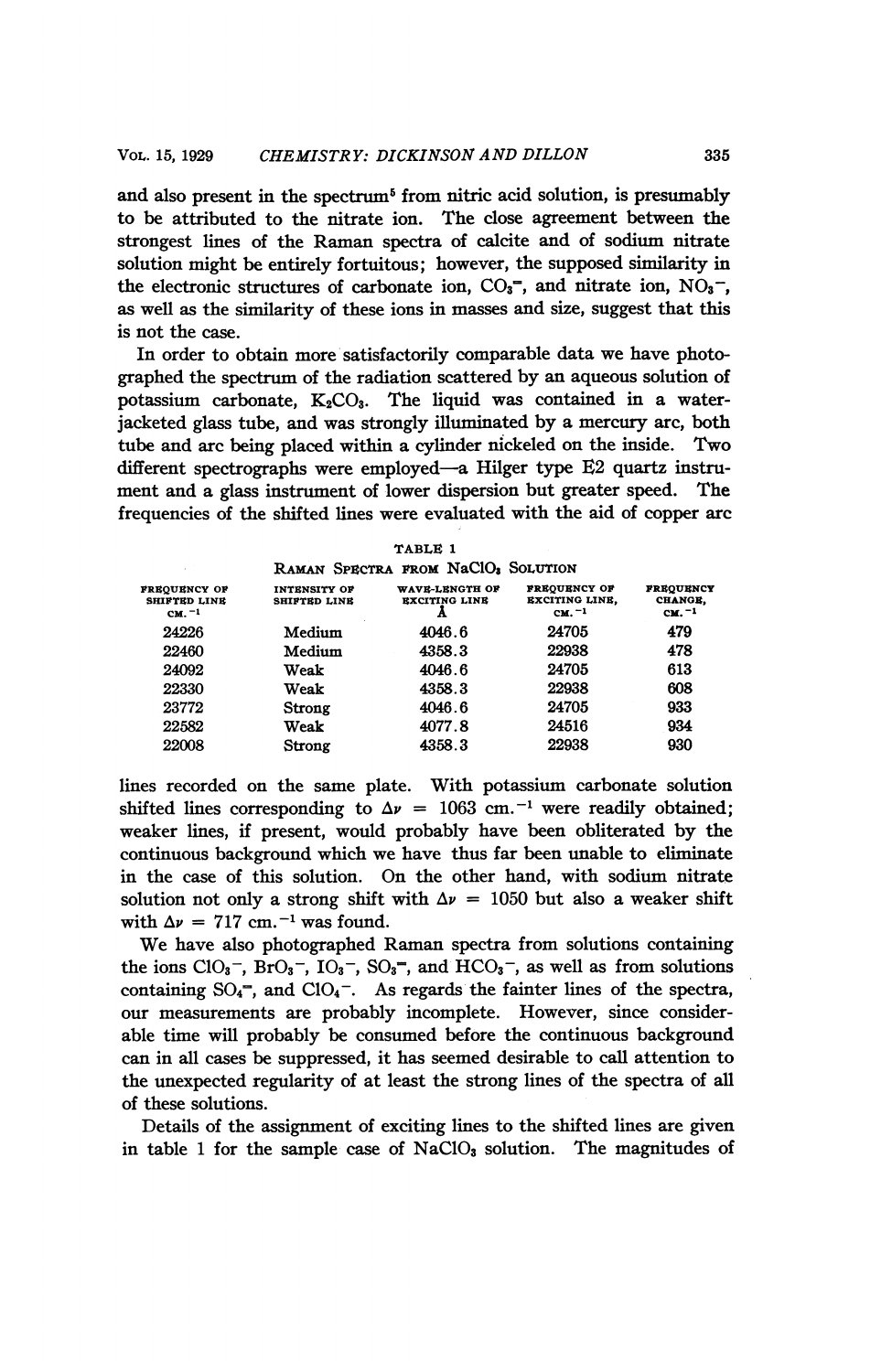the frequency shifts together with an estimate of their relative prominence are summarized for the various substances in table 2.

From the results given in table 2 it appears that the magnitude of the frequency changes are uninfluenced by the nature of the positive ion; thus sodium, calcium, and ammonium nitrates yielded frequency changes which are identical<sup>6</sup> within the error of our measurements. Nitric acid solution has been found<sup>5</sup> to give a slightly more complicated spectrum than has been obtained with the nitrates; but, according to our observations, by far the strongest line given by nitric acid solution has  $\Delta \nu = 1047$  in agreement with the nitrates. There is, moreover, considerable evidence<sup>7</sup> that strong nitric acid solutions contain other molecular species beside the simple ions. Although the spectra of the solutions in table 2 appear to

| TABLE 2 |  |  |
|---------|--|--|
|---------|--|--|

| RAMAN SPECTRA FROM VARIOUS IONIZED SUBSTANCES |  |  |
|-----------------------------------------------|--|--|
|                                               |  |  |

| <b>SCATTERING</b><br>MATERIAL     | <b>CONCENTRATION</b><br>OF SOLUTION | <b>FREQUENCY CHANGE (CM<sup>-1</sup>) AND INTENSITY</b><br><b>OBSERVER</b> |              |                                    |                         |  |  |
|-----------------------------------|-------------------------------------|----------------------------------------------------------------------------|--------------|------------------------------------|-------------------------|--|--|
| CaCO <sub>s</sub>                 | Calcite crystal                     | $1087$ (v. st.)                                                            | 730(f.)      | $280$ (st.)                        | Wood <sup>2</sup>       |  |  |
|                                   |                                     | $1095$ (v. st.)                                                            |              | $291$ (st.)                        | L. and $M$ <sup>3</sup> |  |  |
| $K_2CO_2$                         | $52\%$                              | 1063                                                                       |              |                                    | D. and D.               |  |  |
| KHCO <sub>2</sub>                 | $26\%$                              | 1035                                                                       |              |                                    | D. and D.               |  |  |
| NaNO <sub>2</sub>                 | 47%                                 | $1050$ (st.)                                                               | 717(w.)      |                                    | D. and D.               |  |  |
| Ca(NO <sub>3</sub> ) <sub>2</sub> | $41\%$                              | $1052$ (st.)                                                               | $723$ (w.)   |                                    | D. and D.               |  |  |
| NH <sub>4</sub> NO <sub>3</sub>   | $52\%$                              | $1050$ (st.)                                                               | $(723)$ (w.) |                                    | D. and D.               |  |  |
| $K_2SO_3$                         | $52\%$                              | 988                                                                        |              |                                    | D. and D.               |  |  |
| $(NH_4)_2SO_4$                    | $43\%$                              | $987$ (st.)                                                                | $624$ (m.)   | $458$ (m.)                         | D. and D.               |  |  |
| NaClO <sub>3</sub>                | $51\%$                              | $932$ (st.)                                                                | 611 (w.)     | $479$ (m.)                         | D. and D.               |  |  |
| HClO <sub>4</sub>                 | $60\%$                              | $935$ (st.)                                                                | $634$ (m.)   | 470 (m.)                           | D. and D.               |  |  |
| NaBrO <sub>3</sub>                | $26\%$                              | $810$ (st.)                                                                |              | $367$ (m.)                         | $D.$ and $D.$           |  |  |
| HIO <sub>3</sub>                  | 45%                                 | $800$ (st., broad)                                                         |              | $329 \; (\text{m.}, \text{broad})$ | D. and D.               |  |  |

arise from the negative ions, it is not unlikely that other, especially more complex, positive ions, might well give rise to spectra of their own.

It may be observed that in all the cases in table <sup>2</sup> the spectra are characterized by one line considerably stronger than any others. For this line the frequency change is very little different for the solutions containing the ions  $CO_3^-$ ,  $HCO_3^-$ , and  $NO_3^-$ . Also the frequency change is substantially the same for  $SO_3^-$  as for  $SO_4^-$ , and the same for  $ClO_3^-$  as for  $ClO<sub>4</sub>$ , and accordingly is in these cases, independent of the number of oxygen atoms associated with the central atom. Indeed, except for the relative intensities of the weaker lines, the spectra of sodium chlorate and perchloric acid are scarcely distinguishable. Finally (omitting the somewhat irregular case of  $HCO<sub>3</sub><sup>-</sup>$ ) the frequency change corresponding to the strong line decreases with increase in atomic number of the central atom of the negative ion. This fact seems rather surprising if the magnitude